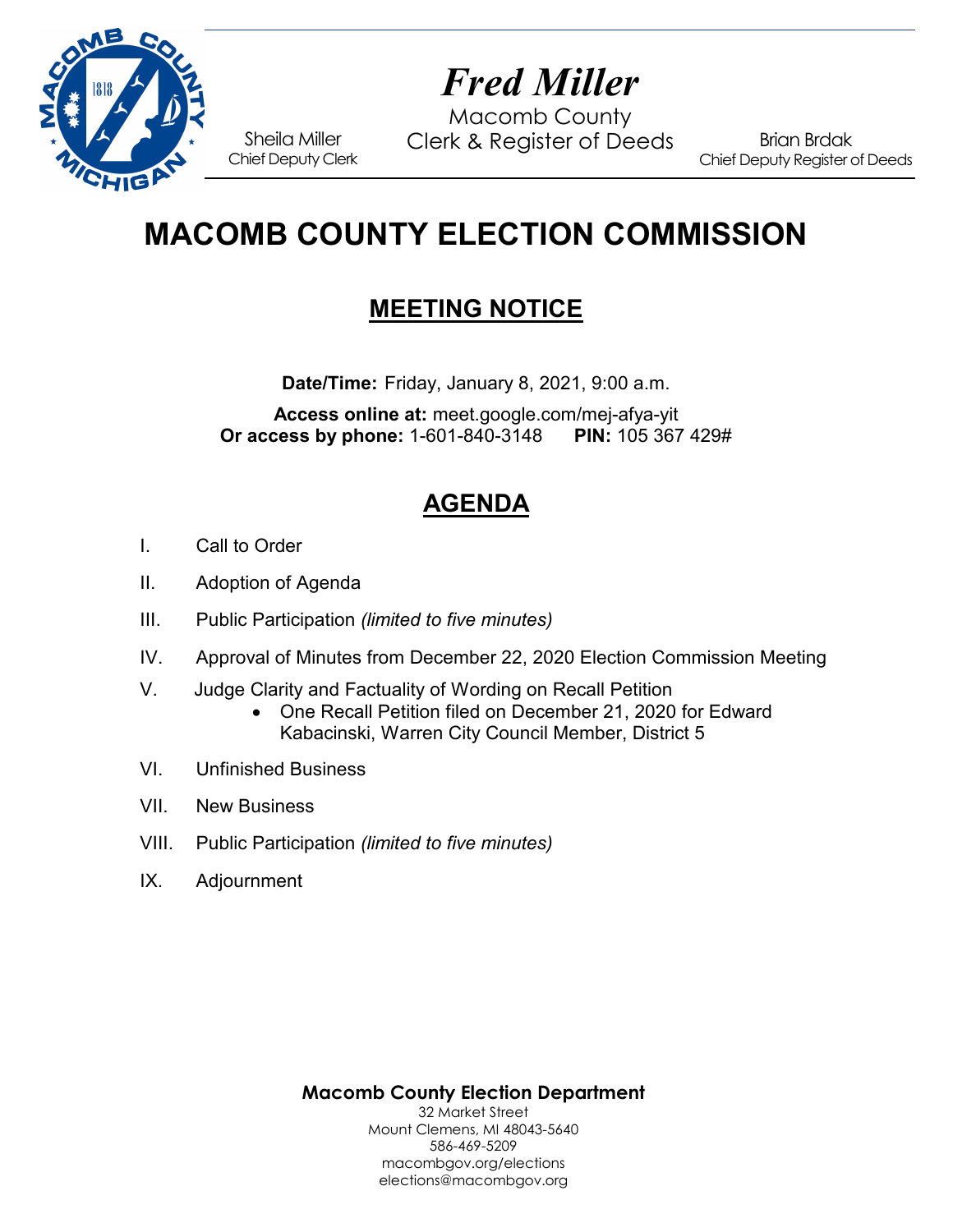#### **MACOMB COUNTY ELECTION COMMISSION SPECIAL MEETING December 22, 2020**

#### **UNOFFICIAL MINUTES**

The Macomb County Election Commission met on Tuesday, December 22, 2020, through a video call using Google Meet with the following members present:

|               | Larry Rocca - County Treasurer, Chairperson<br>Anthony Wickersham - County Sheriff<br>Fred Miller - County Clerk/Register of Deeds |
|---------------|------------------------------------------------------------------------------------------------------------------------------------|
| Excused:      | Judge Kathryn George - Senior Probate Judge                                                                                        |
| Also Present: | Michael Grix - Election Department<br>Goce Nedanovski - Election Department<br>Frank Krycia - Corporation Counsel's Office         |

#### **CALL TO ORDER**

Larry Rocca called the meeting to order at 9:00 a.m. Judge George was unable to attend the meeting, so Fred Miller made a motion to appoint Anthony Wickersham in Judge George's place. Larry Rocca seconded the motion. The motion carried.

#### **MOTION TO ADOPT AGENDA**

A motion to adopt the agenda was made by Fred Miller. Anthony Wickersham seconded the motion. The motion carried.

#### **PUBLIC PARTICIPATION**

Mark Brewer, attorney for Elizabeth Pyden, spoke. Frank Bednard spoke. Denise Aquino spoke.

#### **APPROVAL OF MINUTES FROM SEPTEMBER 4, 2020 MEETING**

Fred Miller made a motion to approve the minutes as presented. Anthony Wickersham seconded the motion. The motion carried.

#### **JUDGE CLARITY AND FACTUALITY ON SUBMITTED PETITIONS**

One petition was filed against each of the following four elected officials: Frank Bednard, Denise Aquino, Elizabeth Pyden, and George Sobah – Chippewa Valley School Board Members

Fred Miller made a motion to reject all 4 petitions as presented. Anthony Wickersham seconded the motion. All petitions were unanimously rejected 3-0.

#### **UNFINISHED BUSINESS**

None

#### **NEW BUSINESS**

Larry Rocca wished everyone Merry Christmas. Other members responded in kind.

#### **PUBLIC PARTICIPATION**

Frank Bednard spoke. Denise Aquino spoke.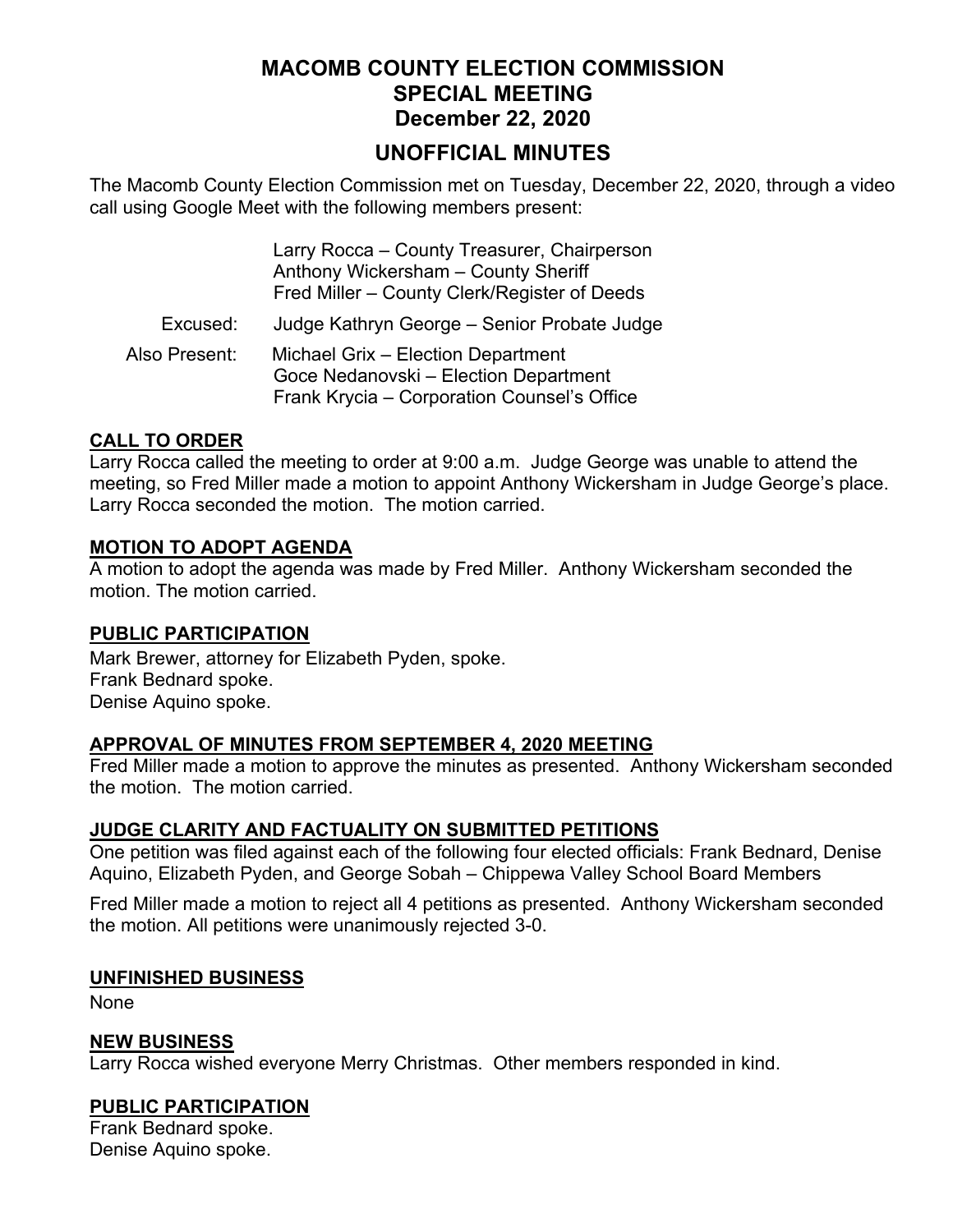Mark Brewer spoke.

#### **ADJOURNMENT**

At 9:18 a.m., Anthony Wickersham made a motion to adjourn the meeting, seconded by Fred Miller. The motion carried and the meeting was adjourned.

Fred Miller Macomb County Clerk and Register of Deeds

 $\mathcal{L}_\text{max}$  , and the set of the set of the set of the set of the set of the set of the set of the set of the set of the set of the set of the set of the set of the set of the set of the set of the set of the set of the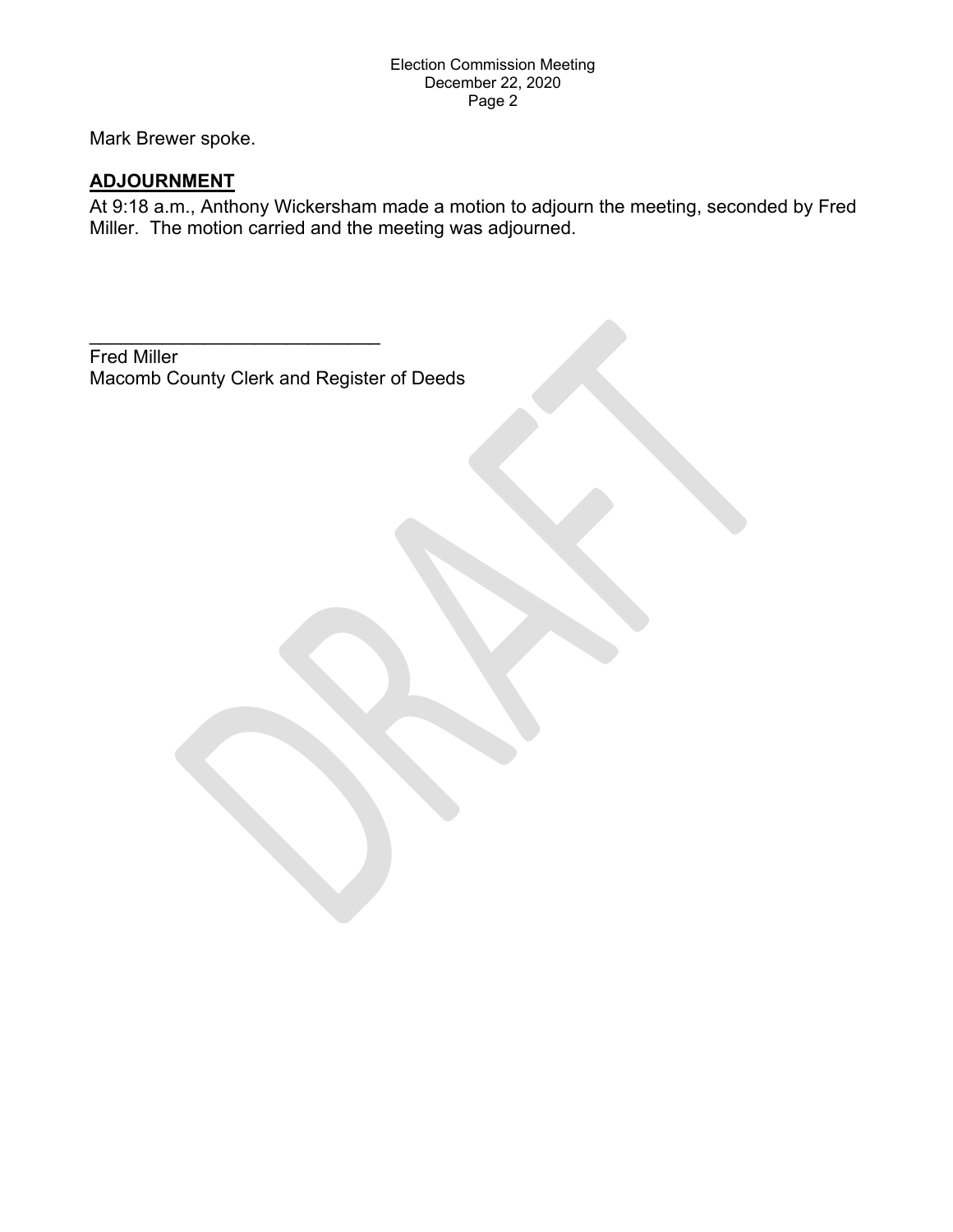

# **Macomb County Election Department**

### RECEIPT FOR RECALL LANGUAGE **SEEKING CLARITY REVIEW**

| Person(s) Being Recalled                                               | Office Held            | # of Petitions            |
|------------------------------------------------------------------------|------------------------|---------------------------|
| Edward Kabacinski                                                      | Wohen Counce!<br>55hrc |                           |
|                                                                        |                        |                           |
|                                                                        |                        | 29                        |
|                                                                        |                        |                           |
|                                                                        |                        | $\frac{\pi}{2}$<br>謌<br>픉 |
| SUBMITTED BY: $K_{\text{open}} + K_{\text{off}}$                       |                        | Cη<br>œ                   |
| ADDRESS: $27882$ $206$ $0145$                                          |                        |                           |
| $CITY & ZIP: \ \ \bigcup \mathcal{U} \cup \ \ \mathcal{U} \in \bigcap$ | $C_{18}8093$           |                           |
| PHONE: $586246-3998$                                                   |                        |                           |
| E-MAIL ADDRESS: robert borromno @ qmail.com<br>SIGNATURE:              | R Bocarn               |                           |
|                                                                        |                        |                           |

**Macomb County Election Department** 32 Market Street Mount Clemens, MI 48043-5640 586-469-5209; Fax: 586-469-6927 macombgov.org/elections elections@macombgov.org

<u>Anul / / /</u>